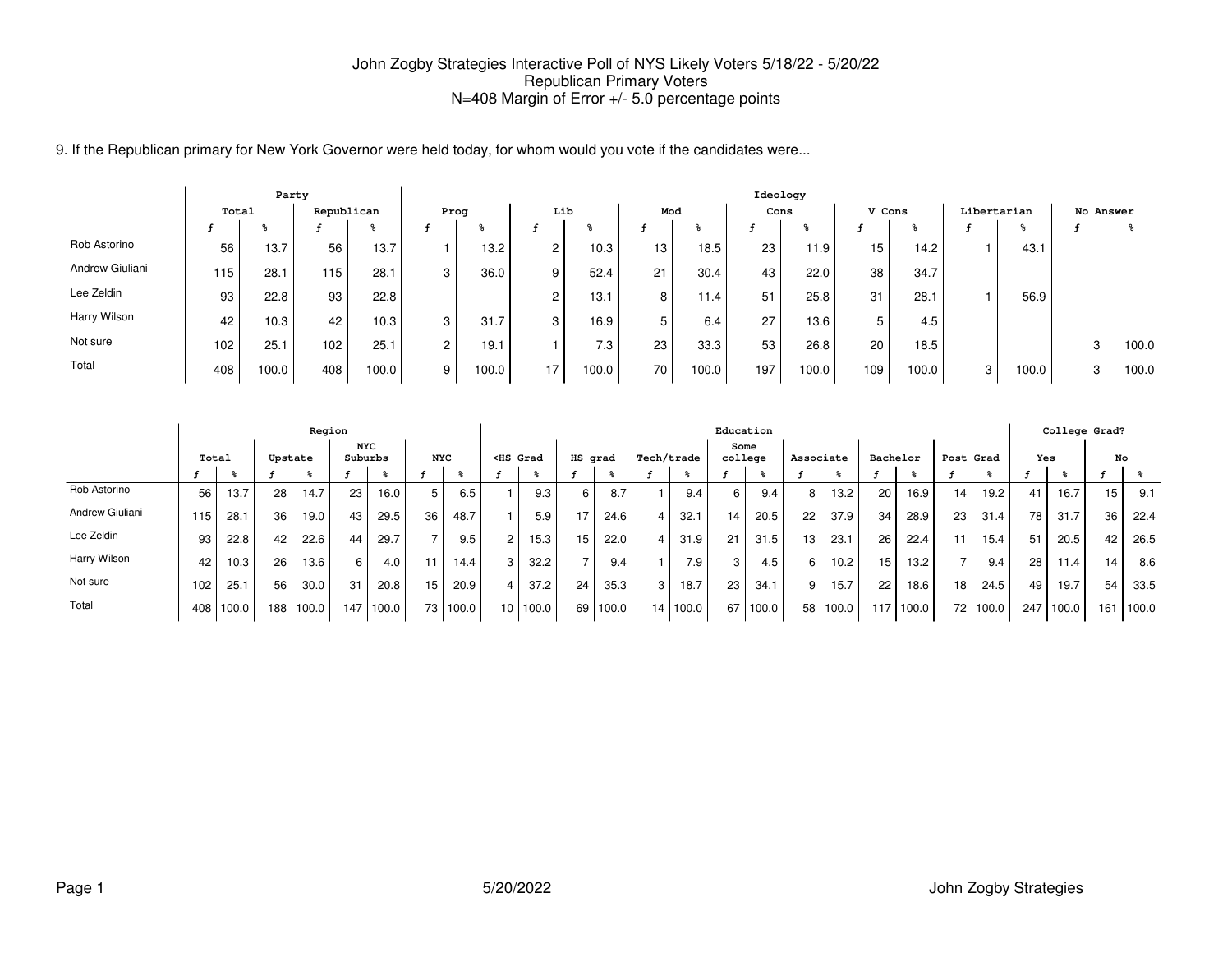9. If the Republican primary for New York Governor were held today, for whom would you vote if the candidates were...

|                 |       |       |                 |       | Age Group |       |                 |       |       |       |    |              |             |       | Income          |       |            |       |                 |       |      | Gender |        |       |
|-----------------|-------|-------|-----------------|-------|-----------|-------|-----------------|-------|-------|-------|----|--------------|-------------|-------|-----------------|-------|------------|-------|-----------------|-------|------|--------|--------|-------|
|                 | Total |       | $18 - 29$       |       | $30 - 49$ |       | $50 - 64$       |       | $65+$ |       |    | $<$ \$35 $K$ | $$35 - 75K$ |       | \$75-100K       |       | \$100-150K |       | $$150K+$        |       | Male |        | Female |       |
|                 |       |       |                 |       |           |       |                 |       |       |       |    |              |             |       |                 |       |            |       |                 |       |      |        |        |       |
| Rob Astorino    | 56    | 13.7  |                 | 2.0   |           | 8.2   | 24              | 15.2  | 21    | 24.1  | 9  | 11.4         | 18          | 14.2  | 10              | 13.1  | 8          | 12.5  | 10 <sup>1</sup> | 21.6  | 39   | 17.7   | 17     | 9.0   |
| Andrew Giuliani | ' 15  | 28.1  | 12 <sub>1</sub> | 34.7  | 35        | 27.1  | 55              | 35.0  | 12    | 14.6  | 23 | 28.8         | 29          | 23.6  | 25              | 31.7  | 23         | 34.2  | 13 <sub>1</sub> | 26.3  | 61   | 27.8   | 54     | 28.6  |
| Lee Zeldin      | 93    | 22.8  | 5.              | 13.0  | 36        | 27.5  | 32              | 20.5  | 20    | 23.9  | 9  | 11.0 I       | 29          | 22.9  | 29              | 37.4  | 15         | 22.2  | 9               | 18.2  | 48   | 21.9   | 45     | 23.8  |
| Harry Wilson    | 42    | 10.3  |                 | 12.4  | 14.       | 11.1  | 15 <sub>1</sub> | 9.6   | 8     | 9.5   | 8  | 9.5          | 16          | 12.9  | 5               | 6.1   |            | 15.9  | 3               | 5.9   | 27   | 12.7   | 15.    | 8.1   |
| Not sure        | 102   | 25.1  | 13 <sub>1</sub> | 37.9  | 34        | 26.1  | 31              | 19.8  | 24    | 27.9  | 31 | 39.2         | 33          | 26.3  | 9               | 11.7  | 10         | 15.2  | 13 <sub>1</sub> | 27.9  | 45   | 20.5   | 57     | 30.5  |
| Total           | 408   | 100.0 | 35              | 100.0 | 130       | 100.0 | 157             | 100.0 | 86    | 100.0 | 80 | 100.0        | 125         | 100.0 | 78 <sub>1</sub> | 100.0 | 67         | 100.0 | 48              | 100.0 | 220  | 100.0  | 188    | 100.0 |

|                 |       |       |           |       |           | Age GroupB |                 |       |                  |           |    |       |     |       |                 |       | Race           |          |         |          |                |       |                  |       | Race Group B |       |
|-----------------|-------|-------|-----------|-------|-----------|------------|-----------------|-------|------------------|-----------|----|-------|-----|-------|-----------------|-------|----------------|----------|---------|----------|----------------|-------|------------------|-------|--------------|-------|
|                 | Total |       | $18 - 24$ |       | $25 - 34$ |            | $35 - 54$       |       |                  | $55 - 69$ |    | $70+$ |     | White | Hispanic        |       | Black          |          |         | Asian    | Other          |       | White            |       | Not white    |       |
|                 |       |       |           |       |           |            |                 |       |                  |           |    |       |     |       |                 |       |                |          |         |          |                |       |                  |       |              |       |
| Rob Astorino    | 56    | 13.7  |           |       | $\sim$    | 4.2        | 17 <sub>1</sub> | 11.2  | 22               | 15.2      | 15 | 28.5  | 45  | 14.9  | 5.              | 7.7   |                | 5.1      |         |          | 5              | 31.9  | 45               | 14.9  | 11           | 10.4  |
| Andrew Giuliani | 115   | 28.1  |           | 35.3  | 13        | 34.3       | 47              | 31.8  | 40               | 26.9      | 8  | 14.4  | 65  | 21.7  | 31              | 49.6  | 5              | 26.8     | $\vert$ | 42.5     | 9              | 55.3  | 65               | 21.7  | 50           | 46.1  |
| Lee Zeldin      | 93    | 22.8  | 3         | 13.4  | 5         | 13.2       | 39              | 26.6  | 35               | 23.6      | 11 | 20.6  | 78  | 25.9  | 12 <sub>1</sub> | 18.5  |                | 20.4     |         |          |                |       | 78               | 25.9  | 15           | 14.2  |
| Harry Wilson    | 42    | 10.3  |           | 16.3  |           | 10.9       | 12              | 8.2   | 17               | 11.5      | 5  | 9.9   | 32  | 10.6  |                 | 10.9  | $\overline{2}$ | 9.6      |         | 14.7     |                |       | 32               | 10.6  | 10           | 9.3   |
| Not sure        | 102   | 25.1  |           | 35.1  | 14        | 37.4       | 33 <sub>1</sub> | 22.2  | 34               | 22.9      | 14 | 26.5  | 81  | 26.9  | 8               | 13.3  |                | 38.1     | $\vert$ | 42.7     | $\overline{2}$ | 12.8  | 81               | 26.9  | 22           | 20.0  |
| Total           | 408   | 100.0 | 21        | 100.0 | 38        | 100.0      | 148             | 100.0 | 148 <sub>1</sub> | 100.0     | 54 | 100.0 | 300 | 100.0 | 63              | 100.0 |                | 18 100.0 |         | 10 100.0 | 17             | 100.0 | 300 <sub>1</sub> | 100.0 | 108          | 100.0 |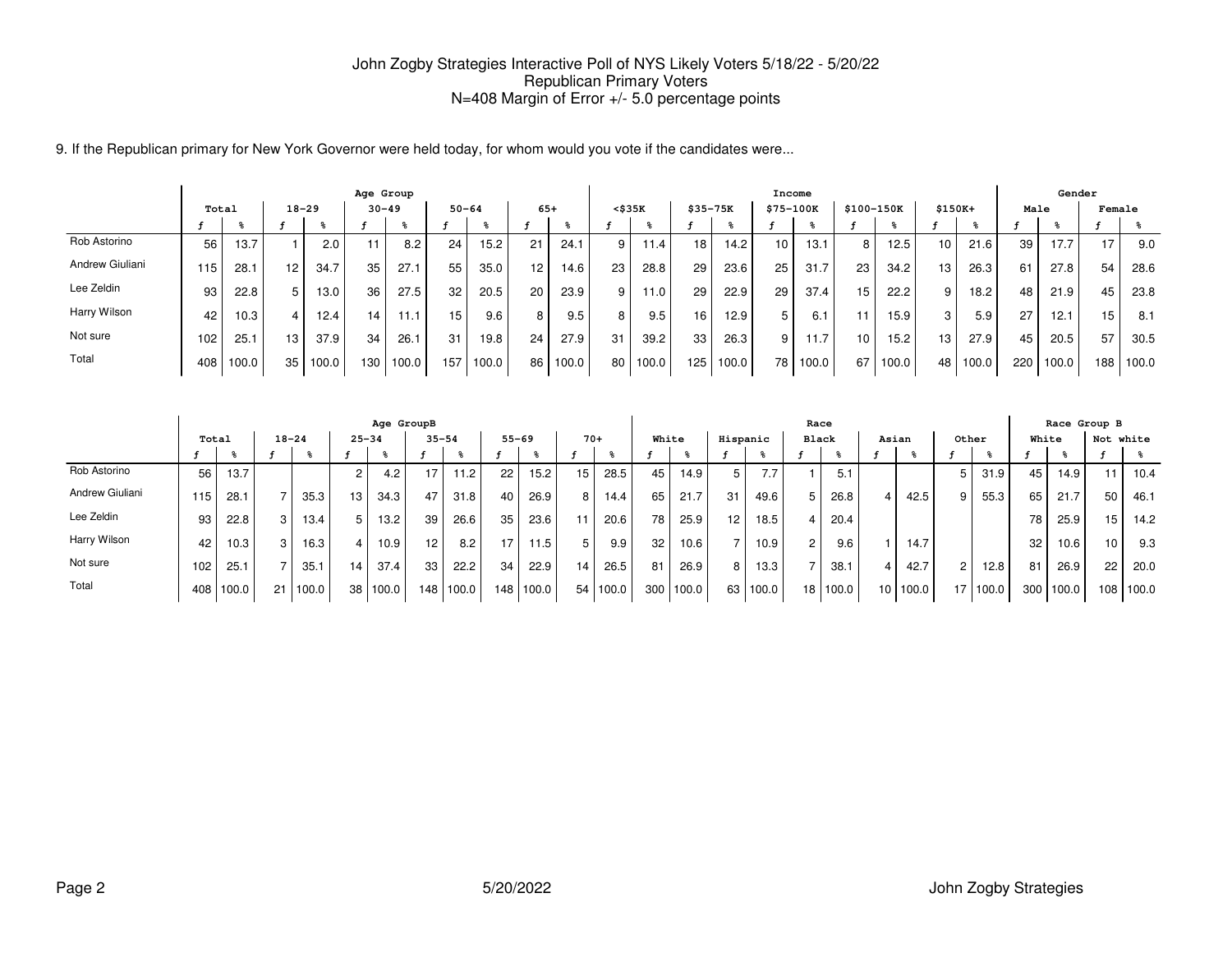### 10. Who would you say you're leaning towards?

|                 |       | Party |                  |       |                |       |     |       |                | Ideology |                 |       |        |       |           |       |
|-----------------|-------|-------|------------------|-------|----------------|-------|-----|-------|----------------|----------|-----------------|-------|--------|-------|-----------|-------|
|                 | Total |       | Republican       |       | Prog           |       | Lib |       | Mod            |          | Cons            |       | V Cons |       | No Answer |       |
|                 |       | ℁     |                  | ℁     |                |       |     |       |                |          |                 |       |        | g     |           |       |
| Rob Astorino    | 13    | 12.2  | 13               | 12.2  |                |       |     |       | $\overline{2}$ | 10.6     | 9               | 16.6  |        | 6.3   |           |       |
| Andrew Giuliani | 28    | 27.2  | 28               | 27.2  | $\overline{2}$ | 100.0 |     |       | 6              | 24.3     | 13 <sub>1</sub> | 25.0  |        | 35.7  |           |       |
| Lee Zeldin      | 10    | 9.9   | 10               | 9.9   |                |       |     | 50.0  | 3              | 13.0     | 3               | 6.5   | 3      | 15.0  |           |       |
| Harry Wilson    | 6     | 6.0   | 6                | 6.0   |                |       |     |       | 4              | 16.0     | $\overline{2}$  | 4.5   |        |       |           |       |
| Not sure        | 46    | 44.6  | 46               | 44.6  |                |       |     | 50.0  | 8              | 36.0     | 25              | 47.4  | 9      | 43.0  | 3         | 100.0 |
| Total           | 102   | 100.0 | 102 <sub>1</sub> | 100.0 | $\overline{2}$ | 100.0 |     | 100.0 | 23             | 100.0    | 53              | 100.0 | 20     | 100.0 | 3         | 100.0 |

|                 |                 |       |         | Region |                       |       |                |          |                                                                                                                                                                                                                                              |       |         |       |                |            | Education      |       |           |         |                |       |                |          |                 |                  | College Grad? |       |
|-----------------|-----------------|-------|---------|--------|-----------------------|-------|----------------|----------|----------------------------------------------------------------------------------------------------------------------------------------------------------------------------------------------------------------------------------------------|-------|---------|-------|----------------|------------|----------------|-------|-----------|---------|----------------|-------|----------------|----------|-----------------|------------------|---------------|-------|
|                 |                 | Total | Upstate |        | <b>NYC</b><br>Suburbs |       | <b>NYC</b>     |          | <hs grad<="" th=""><th></th><th>HS grad</th><th></th><th></th><th>Tech/trade</th><th>college</th><th>Some</th><th>Associate</th><th></th><th>Bachelor</th><th></th><th>Post Grad</th><th></th><th>Yes</th><th></th><th>No</th><th></th></hs> |       | HS grad |       |                | Tech/trade | college        | Some  | Associate |         | Bachelor       |       | Post Grad      |          | Yes             |                  | No            |       |
|                 |                 |       |         |        |                       |       |                |          |                                                                                                                                                                                                                                              |       |         |       |                |            |                |       |           |         |                |       |                |          |                 |                  |               |       |
| Rob Astorino    | 13              | 12.2  | 6.      | 1.1    | 6                     | 20.4  |                |          |                                                                                                                                                                                                                                              | 54.4  | 2       | 8.8   |                |            |                | 10.3  |           | 8.4     | 2              | 6.9   | $\overline{4}$ | 20.9     | 6               | 12.3             |               | 12.2  |
| Andrew Giuliani | 28              | 27.2  | 16      | 28.1   | 10                    | 32.9  | 2 <sub>1</sub> | 12.3     |                                                                                                                                                                                                                                              | 29.3  | 9       | 38.3  |                |            |                | 39.2  |           |         | C              | 7.0   |                | 38.5     | 8               | 17.2             | 19            | 36.2  |
| Lee Zeldin      | 10 <sup>°</sup> | 9.9   | 9       | 15.3   |                       |       | $\overline{2}$ | 10.0     |                                                                                                                                                                                                                                              |       | 3       | 12.9  |                | 22.4       | 3 <sub>1</sub> | 12.2  |           | 9.7     | $\overline{2}$ | 9.1   |                | 4.3      | 4               | 7.5 <sub>1</sub> |               | 12.2  |
| Harry Wilson    |                 | 6.0   | 3       | 5.8    |                       |       | 3              | 18.7     |                                                                                                                                                                                                                                              |       | 2       | 10.2  |                |            |                | 12.1  |           |         |                | 4.0   |                |          |                 | 1.8              | 5             | 9.8   |
| Not sure        | 46              | 44.6  | 22      | 39.6   | 14                    | 46.6  | 9              | 59.0     |                                                                                                                                                                                                                                              | 16.3  |         | 29.8  | $\overline{2}$ | 77.6       | 6              | 26.2  |           | 81.9    | 16             | 73.0  | 6 I            | 36.3     | 30 <sup>1</sup> | 61.3             | 16            | 29.7  |
| Total           | 102             | 100.0 | 56      | 100.0  | 31                    | 100.0 |                | 15 100.0 | 4                                                                                                                                                                                                                                            | 100.0 | 24      | 100.0 |                | 3 100.0    | 23             | 100.0 |           | 9 100.0 | 22             | 100.0 |                | 18 100.0 |                 | 49 100.0         | 54            | 100.0 |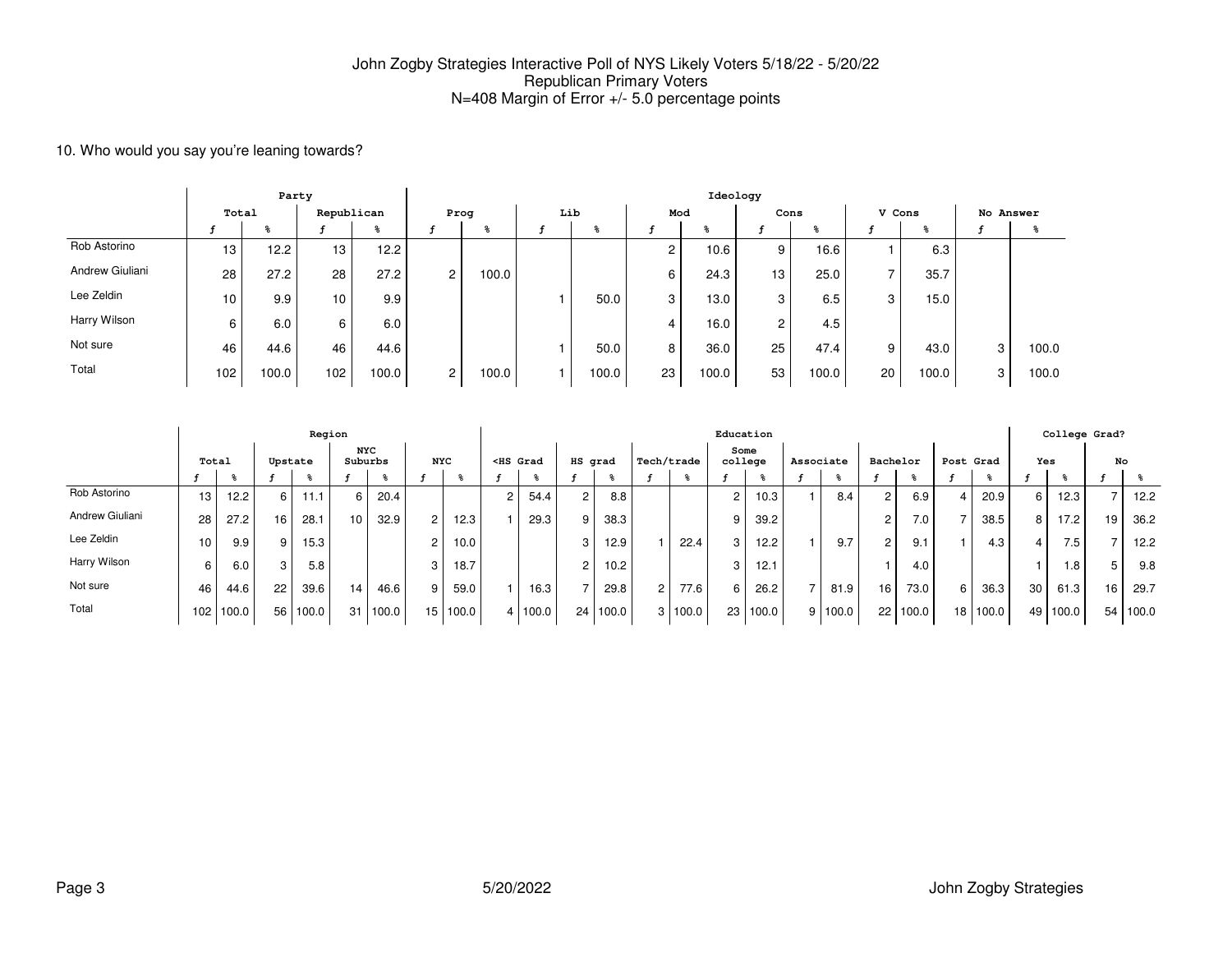#### 10. Who would you say you're leaning towards?

|                 |       |       |                 |           | Age Group      |           |                 |       |       |       |              |       |                |       |           | Income |                |       |          |       |      | Gender |                 |       |
|-----------------|-------|-------|-----------------|-----------|----------------|-----------|-----------------|-------|-------|-------|--------------|-------|----------------|-------|-----------|--------|----------------|-------|----------|-------|------|--------|-----------------|-------|
|                 | Total |       |                 | $18 - 29$ |                | $30 - 49$ | $50 - 64$       |       | $65+$ |       | $<$ \$35 $K$ |       | $$35 - 75K$    |       | \$75-100K |        | \$100-150K     |       | $$150K+$ |       | Male |        | Female          |       |
|                 |       |       |                 |           |                |           |                 |       |       |       |              |       |                |       |           |        |                |       |          |       |      |        |                 |       |
| Rob Astorino    | 13    | 12.2  |                 | 7.9       | 5              | 15.4      | 3 <sub>1</sub>  | 9.0   | 3     | 14.3  |              | 12.6  | 4              | 10.7  |           | 8.2    |                |       |          | 31.9  |      | 10.5   | 8               | 13.6  |
| Andrew Giuliani | 28    | 27.2  |                 | 40.2      | 11             | 32.6      |                 | 23.3  | 4     | 17.3  |              | 36.7  | 5              | 14.3  |           |        | 5              | 45.7  | 5.       | 34.9  | 20   | 45.5   |                 | 12.8  |
| Lee Zeldin      | 10    | 9.9   |                 |           | 2              | 6.5       | 5               | 15.8  | 3     | 12.6  | $\Omega$     | 5.3   | 4              | 12.9  |           | 9.6    | $\overline{2}$ | 15.0  |          | 5.7   |      | 9.2    | 6               | 10.5  |
| Harry Wilson    | 6     | 6.0   |                 | 6.6       | $\overline{2}$ | 6.3       | 3 <sub>1</sub>  | 10.1  |       |       | ◠            | 10.5  | $\overline{2}$ | 6.1   |           | 9.5    |                |       |          |       |      | 8.1    | c               | 4.3   |
| Not sure        | 46    | 44.6  | 6               | 45.2      | 13             | 39.2      | 13 <sub>1</sub> | 41.8  | 13    | 55.8  |              | 35.0  | 18             | 55.9  |           | 72.7   |                | 39.3  |          | 27.5  | 12   | 26.7   | 34 <sub>1</sub> | 58.8  |
| Total           | 102   | 100.0 | 13 <sub>1</sub> | 100.0     | 34             | 0.001     | 31              | 100.0 | 24    | 100.0 | 31           | 100.0 | 33             | 100.0 | 9         | 100.0  | 10             | 100.0 | 13       | 100.0 | 45   | 100.0  | 57 I            | 100.0 |

|                 |       |       |           |       |                | Age GroupB        |                 |          |    |                   |       |       |    |       |   |          | Race  |       |     |         |                |       |                 |       | Race Group B    |       |
|-----------------|-------|-------|-----------|-------|----------------|-------------------|-----------------|----------|----|-------------------|-------|-------|----|-------|---|----------|-------|-------|-----|---------|----------------|-------|-----------------|-------|-----------------|-------|
|                 | Total |       | $18 - 24$ |       | $25 - 34$      |                   | $35 - 54$       |          |    | $55 - 69$         | $70+$ |       |    | White |   | Hispanic | Black |       |     | Asian   |                | Other | White           |       | Not white       |       |
|                 |       |       |           |       |                |                   |                 |          |    |                   |       |       |    |       |   |          |       |       |     |         |                |       |                 |       |                 |       |
| Rob Astorino    | 13    | 12.2  |           | 14.2  | $\overline{c}$ | 11.0 <sub>1</sub> | 4 I             | 11.3     | 5  | 14.3 <sub>1</sub> |       | 9.7   | 8  | 9.7   | 4 | 44.1     |       | 14.2  |     |         |                |       | 8               | 9.7   | $5^{\circ}$     | 21.6  |
| Andrew Giuliani | 28    | 27.2  | 2         | 34.2  | 5              | 35.8              | 13 <sub>1</sub> | 40.6     | 5  | 15.4              | 2     | 12.1  | 21 | 25.5  |   | 12.9     | 2     | 29.1  | 4 I | 100.0   |                |       | 21              | 25.5  |                 | 33.6  |
| Lee Zeldin      | 10    | 9.9   |           |       |                |                   | $\overline{2}$  | 6.8      | 6  | 16.4              | 2     | 16.6  | 10 | 12.6  |   |          |       |       |     |         |                |       | 10 <sup>1</sup> | 12.6  |                 |       |
| Harry Wilson    |       | 6.0   |           | 11.9  |                |                   | $\overline{2}$  | 6.6      | 3  | 9.3               |       |       | 3  | 4.1   |   |          | 3     | 42.1  |     |         |                |       | 3               | 4.1   | 3               | 13.3  |
| Not sure        | 46    | 44.6  | 3         | 39.7  | 8              | 53.2              | 11 <sub>1</sub> | 34.7     | 15 | 44.6              | 9     | 61.6  | 39 | 48.2  | 4 | 43.0     |       | 14.7  |     |         | 2              | 100.0 | 39              | 48.2  |                 | 31.5  |
| Total           | 102   | 100.0 |           | 100.0 | 14 I           | 100.0             |                 | 33 100.0 |    | 34 100.0          | 14    | 100.0 | 81 | 100.0 |   | 100.0    |       | 100.0 |     | 4 100.0 | $\overline{2}$ | 100.0 | 81              | 100.0 | 22 <sub>1</sub> | 100.0 |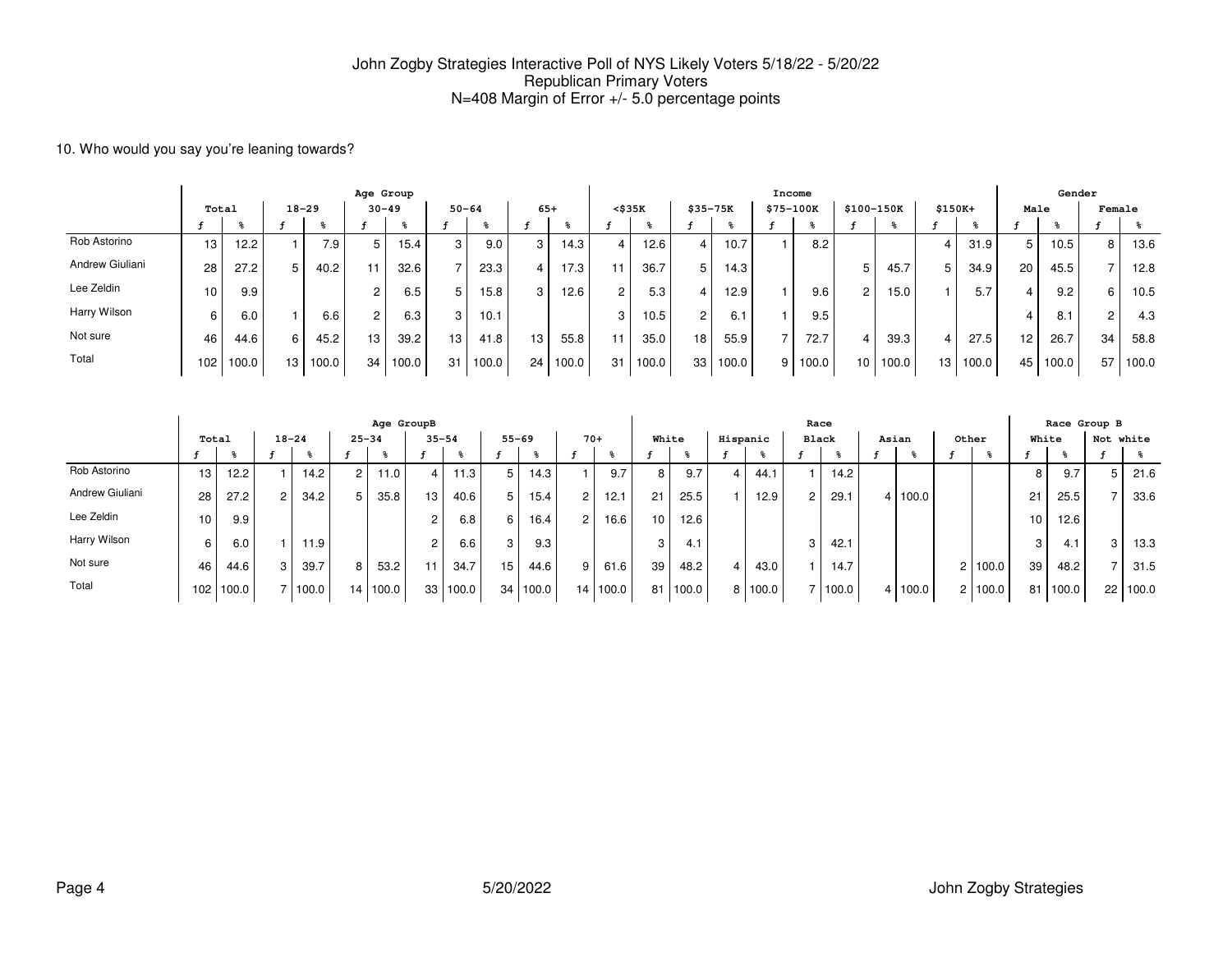### 9000. All Votes Republican Primary

|                 |       | Party |            |                   |   |                   |                |       |     |       | Ideology        |                   |        |       |             |       |           |       |
|-----------------|-------|-------|------------|-------------------|---|-------------------|----------------|-------|-----|-------|-----------------|-------------------|--------|-------|-------------|-------|-----------|-------|
|                 | Total |       | Republican |                   |   | Prog              | Lib            |       | Mod |       | Cons            |                   | V Cons |       | Libertarian |       | No Answer |       |
|                 |       |       |            |                   |   |                   |                |       |     | -75   |                 |                   |        | -6    |             |       |           |       |
| Rob Astorino    | 68    | 16.8  | 68         | 16.8 <sub>1</sub> |   | 13.2 <sub>1</sub> | $\overline{2}$ | 10.3  | 16  | 22.0  | 32 <sub>1</sub> | 16.3 <sub>1</sub> | 17     | 15.3  |             | 43.1  |           |       |
| Andrew Giuliani | 143   | 35.0  | 143.       | 35.0              | 5 | 55.1              | 9              | 52.4  | 27  | 38.5  | 56              | 28.7              | 45     | 41.3  |             |       |           |       |
| Lee Zeldin      | 103   | 25.3  | 103        | 25.3              |   |                   | 3              | 16.8  | 11  | 15.7  | 54              | 27.5              | 34     | 30.9  |             | 56.9  |           |       |
| Harry Wilson    | 48    | 11.8  | 48         | 11.8 <sub>1</sub> | 3 | 31.7              | 3              | 16.9  | 8   | 11.8  | 29              | 14.8              | 5      | 4.5   |             |       |           |       |
| Not sure        | 46    | 11.2  | 46         | 11.2              |   |                   |                | 3.6   | 8   | 12.0  | 25              | 12.7              | 9      | 8.0   |             |       | 3         | 100.0 |
| Total           | 408   | 100.0 | 408        | 100.0             | 9 | 100.0             | 17             | 100.0 | 70  | 100.0 | 197             | 100.0             | 109    | 100.0 | 3           | 100.0 | 3         | 100.0 |

|                 |     |       |         | Region   |                       |       |                |          |                                                                                                                                                                                                                                              |          |         |       |                |          | Education |       |           |       |                 |       |                 |                   |     | College Grad? |     |       |
|-----------------|-----|-------|---------|----------|-----------------------|-------|----------------|----------|----------------------------------------------------------------------------------------------------------------------------------------------------------------------------------------------------------------------------------------------|----------|---------|-------|----------------|----------|-----------|-------|-----------|-------|-----------------|-------|-----------------|-------------------|-----|---------------|-----|-------|
|                 |     | Total | Upstate |          | <b>NYC</b><br>Suburbs |       | <b>NYC</b>     |          | <hs grad<="" th=""><th></th><th>HS grad</th><th></th><th>Tech/trade</th><th></th><th>college</th><th>Some</th><th>Associate</th><th></th><th>Bachelor</th><th></th><th>Post Grad</th><th></th><th>Yes</th><th></th><th>No</th><th></th></hs> |          | HS grad |       | Tech/trade     |          | college   | Some  | Associate |       | Bachelor        |       | Post Grad       |                   | Yes |               | No  |       |
|                 |     |       |         |          |                       |       |                |          |                                                                                                                                                                                                                                              |          |         |       |                |          |           |       |           |       |                 |       |                 |                   |     |               |     |       |
| Rob Astorino    | 68  | 16.8  | 34      | 18.1     | 30                    | 20.2  | 5 <sup>1</sup> | 6.5      |                                                                                                                                                                                                                                              | 29.6     | 8       | 11.8  |                | 9.4      |           | 13.0  |           | 14.5  | 21              | 18.2  | 18 <sub>1</sub> | 24.3              | 47  | 19.1          | 21  | 13.2  |
| Andrew Giuliani | 143 | 35.0  | 52      | 27.5     | 53                    | 36.3  | 38             | 51.3     | $\overline{2}$                                                                                                                                                                                                                               | 16.8     | 26      | 38.1  |                | 32.1     | 23        | 33.8  | 22        | 37.9  | 35 <sub>1</sub> | 30.2  | 30              | 40.9              | 87  | 35.1          | 55  | 34.5  |
| Lee Zeldin      | 103 | 25.3  | 51      | 27.2     | 44                    | 29.7  | 9 <sup>1</sup> | 11.6     | 2                                                                                                                                                                                                                                            | 15.3     | 18      | 26.6  | 5              | 36.1     | 24        | 35.6  | 14        | 24.6  | 28              | 24.1  | 12 <sub>1</sub> | 16.4 <sub>1</sub> | 54  | 22.0          | 49  | 30.5  |
| Harry Wilson    | 48  | 11.8  | 29      | 15.4     | 6                     | 4.0   | 13.            | 18.3     | 3                                                                                                                                                                                                                                            | 32.2     | 9       | 13.0  |                | 7.9      | 6.        | 8.6   | 6         | 10.2  | 16              | 13.9  |                 | 9.4               | 29  | 11.7          | 19  | 11.9  |
| Not sure        | 46  | 11.2  | 22      | $11.9 -$ | 14                    | 9.7   | 9              | 12.4     |                                                                                                                                                                                                                                              | 6.1      |         | 10.5  | $\overline{2}$ | 14.5     | 6.        | 8.9   |           | 12.8  | 16              | 13.6  | 6               | 8.9               | 30  | 12.0          | 16  | 9.9   |
| Total           | 408 | 100.0 | 188     | 100.0    | 147                   | 100.0 |                | 73 100.0 |                                                                                                                                                                                                                                              | 10 100.0 | 69      | 100.0 |                | 14 100.0 | 67        | 100.0 | 58        | 100.0 | 117             | 100.0 |                 | 72 100.0          | 247 | 100.0         | 161 | 100.0 |